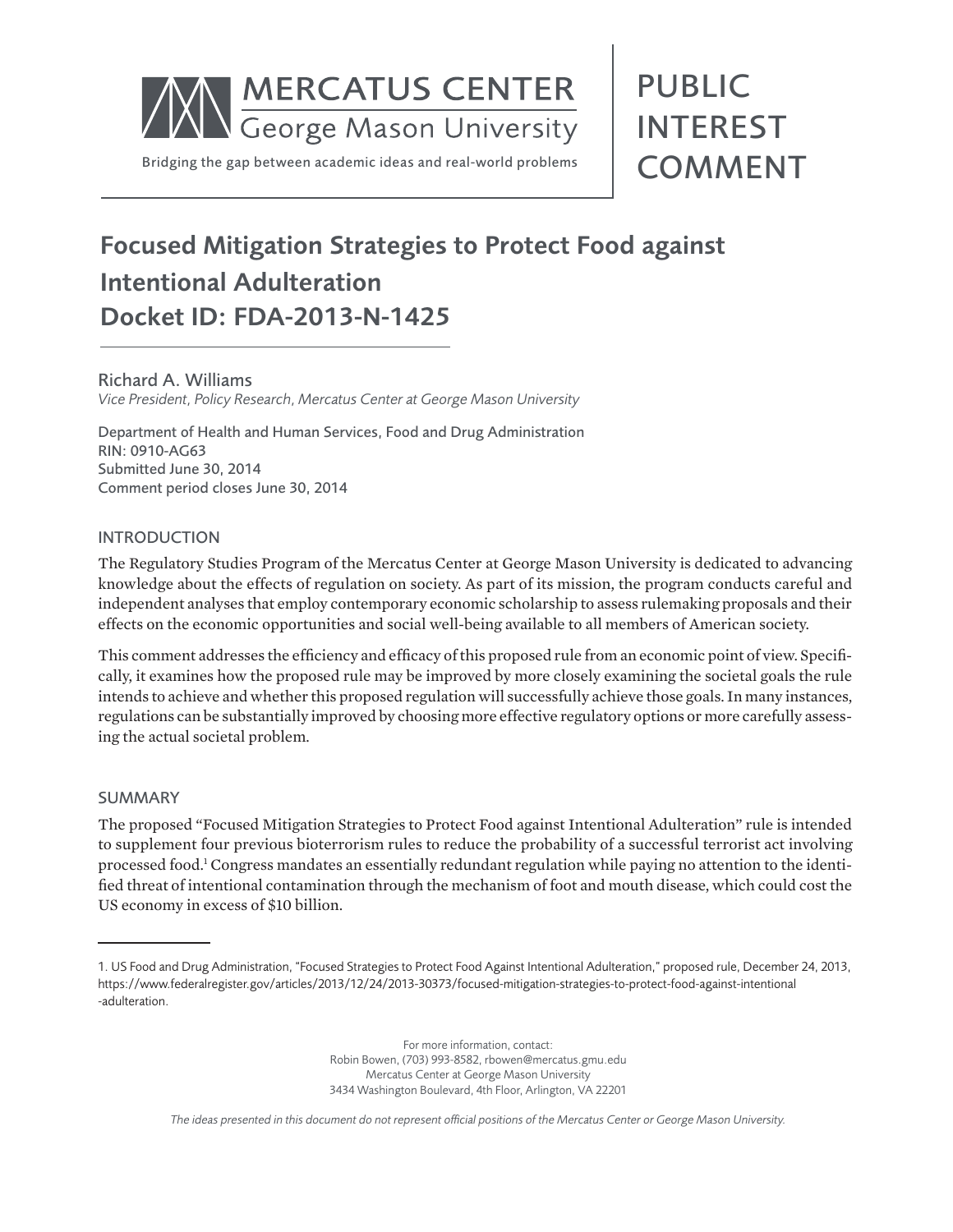Apparently extending the reasoning of other parts of the Food Safety Modernization Act, which uses Hazard Analysis Critical Control Point (HACCP) principles to address non-intentional contamination of food, Congress instructed the FDA to apply HACCP principles to terrorism. The FDA discusses four relevant points about this rule:

1. Between the FDA and the food industry, there have been massive efforts to address food terrorism in the recent past.<sup>2</sup>

2. The FDA is "further challenged by the paucity of the data on the extent to which facilities have already implemented programs to mitigate this risk . . . "3

3. This type of rule is "without precedent."4

4. The FDA provides evidence that there have been previous cases of intentional contamination of food, but there have been no large, terrorist-inspired intentional contamination events that this rule would address.

Given the uncertainty of the underlying risks that remain after all these efforts, the uncertainty as to which preventive controls are already in place, and the uncertainty about whether this rule might be effective in any fashion, this seems to be a case where it makes more sense to find out what the industry is doing and to test the design requirements (if necessary) before going forward to a final rule. Otherwise, given the massive expenditures and completely uncertain benefits, this rule can at best be characterized as "speculative precaution." At a minimum, the FDA should put forward the least burdensome, most targeted regulation possible until there is more information.

The options discussed below would call for a much more targeted regulation to high-value food industries, particularly larger facilities that make non-shelf-stable foods (so that much of them would be consumed before detection).

## THE FOOD SAFETY MODERNIZATION ACT

After the terrorist attacks on September 11, 2001, Congress passed the Public Health Security and Bioterrorism Response Act of 2002 to prevent terrorist attacks on the food supply. The 2002 law required the FDA to issue four regulations; three required food facilities to register with the FDA, to keep records of incoming and outgoing shipments, and to give the FDA prior notice of shipments of imported food, and one allowed the FDA to put shipments of food on administrative detention if it believed that it had credible information that the food presented a threat of serious adverse health consequences or death to humans or animals. The FDA issued these four final regulations fulfilling the congressional mandate in 2004, 2005, and 2008.

In the Food Safety Modernization Act of 2011, Congress required the FDA to issue a new regulation to address terrorism relating to the food supply and the intentional contamination of food. In general, the 2011 law covers the same products and producers as the 2002 law.

At the same time, there has been no congressional attention to possible intentional threats to food regulated by the Food Safety Inspection Service at the USDA.<sup>5</sup> A 2005 report funded by the Department of Justice's National Institute of Justice found foot-and-mouth disease (FMD) to be the most lethal weapon in the agroterrorists' arsenal unanimously identified by agricultural experts.<sup>6</sup>

<sup>2.</sup> Focused Mitigation Strategies To Protect Food Against Intentional Adulteration; Proposed Rule, US Food and Drug Administration, 78 Fed. Reg. 247 (December 24, 2013), http://www.gpo.gov/fdsys/pkg/FR-2013-12-24/pdf/2013-30373.pdf.

<sup>3.</sup> FDA, Proposed Rule, 78025.

<sup>4.</sup> Ibid.

<sup>5.</sup> Although FSIS has not been inactive on this issue. See, for example, FSIS, *Food Defense Plan*, [http://www.fsis.usda.gov/wps/wcm/connect](http://www.fsis.usda.gov/wps/wcm/connect/99f95182-0c9e-4214-9762-e98197f54ebf/General-Food-Defense-Plan.pdf?MOD=AJPERES) [/99f95182-0c9e-4214-9762-e98197f54ebf/General-Food-Defense-Plan.pdf?MOD=AJPERES](http://www.fsis.usda.gov/wps/wcm/connect/99f95182-0c9e-4214-9762-e98197f54ebf/General-Food-Defense-Plan.pdf?MOD=AJPERES)

<sup>6.</sup> Terry Knowles, et al., "Defining Law Enforcement's Role in Protecting American Agriculture from Agroterrorism" (National Institute for Justice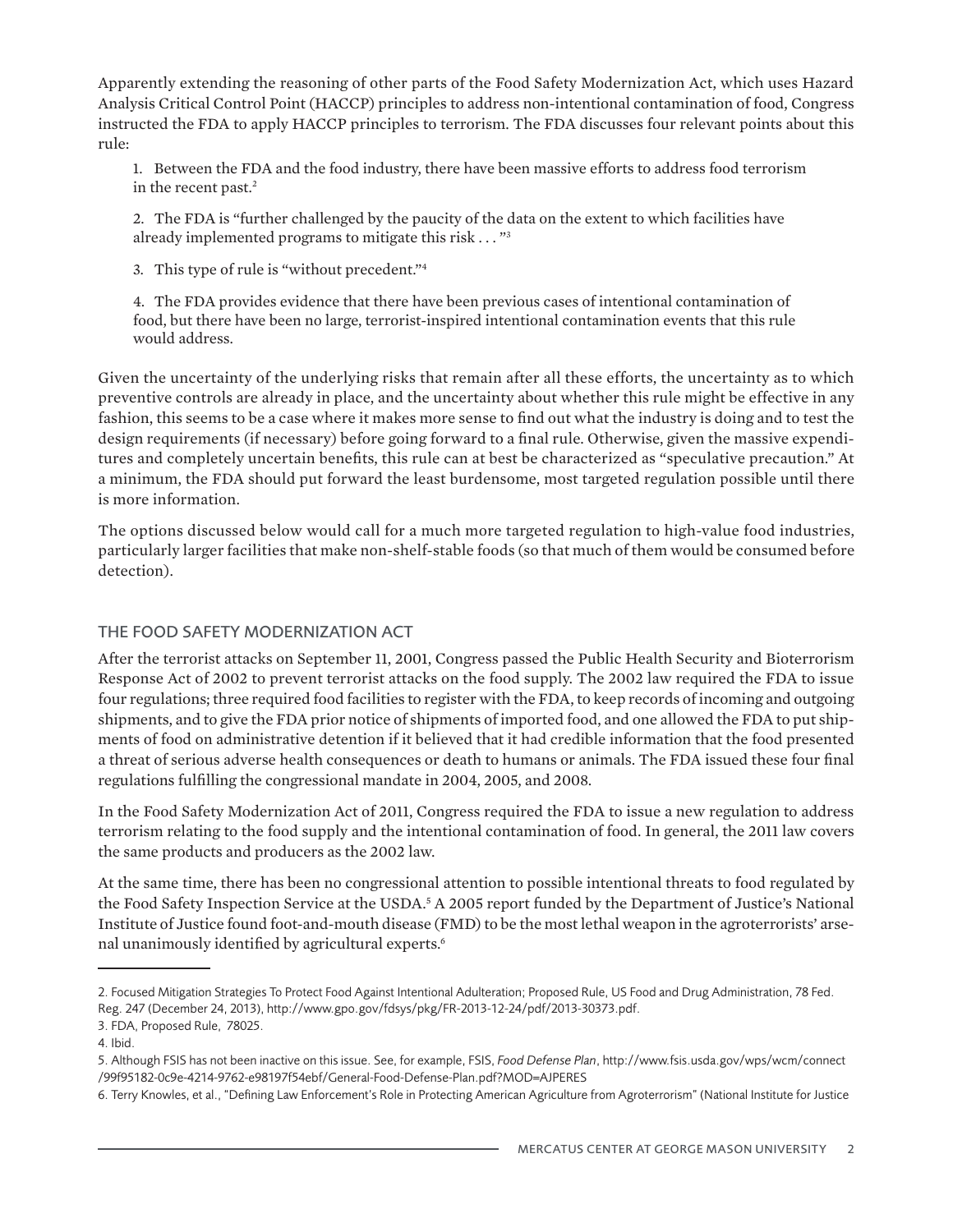The FBI echoed this concern in 2012, saying, "Attacks directed against the cattle, swine, or poultry industries or via the food chain pose the most serious danger for latent, ongoing effects and general socioeconomic and political disruption. Experts agree that FMD presents the most ominous threat. The cattle, swine, and poultry industries are regulated by the Food Safety Inspection Service, not the FDA. Adding another FDA regulation on top of the existing four FDA regulations will not in any way reduce the FMD threat. In fact, with rules tightening on other potential targets, it may be possible that remaining targets like the cattle industry increasingly become more likely targets.

Estimates of the impact of a FMD outbreak on the US economy vary but exceed \$10 billion. A 2012 study estimated losses to the US economy of \$11.7 billion.<sup>7</sup> A 2013 study of the effects of a terrorist attack on the United States using FMD showed an expected loss of between \$37 billion and \$228 billion, depending on the size and containment of the attack, and for just the short- and medium-term consequences of the attack.<sup>8</sup> These estimates show a vulnerability to the US food supply that Congress has failed to address while doubling up on an area that has not been identified to have the same degree of risk.

Given (1) the tremendous uncertainties in the need for and effectiveness of this rule, (2) the fact that it was required by Congress, and (3) the Office of Management and Budget's identification of this regulation as a major rule for the purpose of congressional review, it would seem like this rule is a major candidate for just such a review.<sup>9</sup>

## THE NEED FOR REGULATION

Beyond the fact that this is required by Congress, the FDA discusses a market failure and four events as justification for this rule.

The FDA has produced a standard market failure justification for the regulation to satisfy OMB Circular A-4. The assumption is that profit-maximizing food processors do not have an incentive to invest in security as much as they would if they bore the full cost of an act of intentional contamination because there are externalities associated with an act of intentional contamination (people would get ill or die, and those costs are not factored into the costs of production). Even if this justification is hypothetically reasonable, the FDA does not provide evidence that food companies have in fact underinvested in preventing terrorist attacks. The agency does not provide evidence that the earlier rules failed to properly address this problem or that firms were not in compliance.

Furthermore, processed food has not been associated with a single incident of intentional contamination in the United States that would be addressed by this rule. In the preamble to the regulation, the FDA produces the following incidents as evidence of the need for this regulation:<sup>10</sup>

1. Thirty years ago, members of the Rajneeshee commune in The Dalles, Oregon, spread *Salmonella* bacteria at salad bars at local restaurants and sickened 751 people. Commune members hoped to turn a local election in their favor by making people sick and reducing election turnout.<sup>11</sup>

2. Eighteen years ago, an employee of a hospital laboratory in Dallas, Texas, took *Shigella* bacteria from the lab and used it to contaminate pastries that she then left in the lab break room in order to

Research Report 212280, Washington, DC, June 30 2005), 3,<https://www.ncjrs.gov/pdffiles1/nij/grants/212280.pdf>.

<sup>7.</sup> Richard Boisvert, David Kay, and Calum Turvey, "Macroeconomic Costs to Large-Scale Disruptions of Food Production: The Case of Foot-and-Mouth Disease in the United States," *Economic Modeling* 29, no. 5 (September 2012): 1921–30.

<sup>8.</sup> Gbadebo Oladosu, Adam Rose, and Bumsoo Lee, "Economic Impacts of Potential Foot and Mouth Disease Agroterrorism in the USA: A General Equilibrium Analysis," *Journal of Bioterrorism and Biodefense*, special issue (2013), http://omicsonline.org/economic-impacts-of -potential-foot-and-mouth-disease-agroterrorism-in-the-usa-a-general-equilibrium-analysis-2157-2526.S12-001.pdf.

<sup>9.</sup> US Food and Drug Administration, "Focused Mitigation Strategies to Protect Food Against Intentional Adulteration," Preliminary Regulatory Impact Analysis, 38, http://www.fda.gov/downloads/Food/GuidanceRegulation/FSMA/UCM378630.pdf. 10. FDA, Proposed Rule, 78021.

<sup>11.</sup> Thomas J. Torok et al., "A Large Community Outbreak of Salmonellosis Caused by Intentional Contamination of Restaurant Salad Bars," *Journal of the American Medical Association* 278, no. 5 (August 6, 1997): 389–95, http://www.cdc.gov/phlp/docs/forensic\_epidemiology /Additional%20Materials/Articles/Torok%20et%20al.pdf.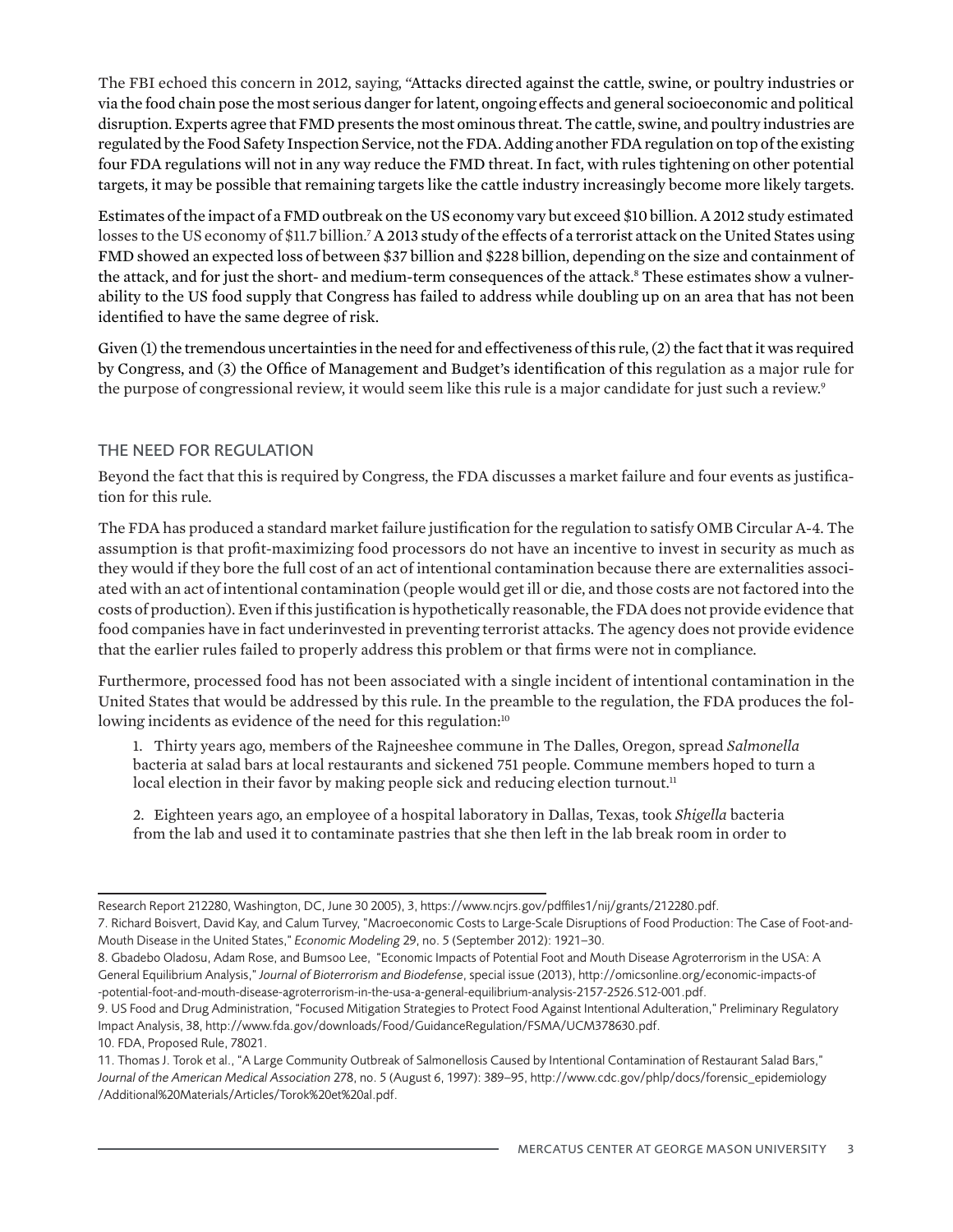sicken 12 of her coworkers.<sup>12</sup>

3. Five years ago, two employees of a restaurant in Lenexa, Kansas, contaminated the restaurant salsa with an insecticide, sickening 49 patrons. The perpetrators wanted revenge against the restaurant owner for suspending one of them.13

4. Six years ago, the contaminant melamine was added to milk on a widespread basis in China, sickening 290,000 children. It is suspected that farmers, milk dealers and milk processing companies were all involved in substituting a mixture of melamine and water for much more expensive raw milk.<sup>14</sup>

Again, *none* of the incidents cited by the FDA would be addressed by this regulation. *None* of them affected commercially processed food sold in the United States. *None* of the three incidents that occurred in the United States occurred at or before the processing stage. Regulating US food processors will do nothing to protect Americans from the types of events that the FDA cites as occurring within the United States. And the FDA does not disclose the fact that, although milk in China was contaminated on a widespread basis, and although the United States imports a significant amount of food from China, the Chinese melamine incident did not cause the adulteration of any food sold in the United States. In fact, the Chinese government responded rapidly, as they have sufficient incentives to ensure that they can continue to export.<sup>15</sup>

With four rules that appear to address the problems of an intentional attack on the food supply, no evidence of noncompliance with those rules, and no history of attacks that would be addressed by this rule, there does not appear to be either a government failure (with respect to the FDA) or a market failure. There is simply no evidence given to suggest underinvestment by the private sector in prevention of a terrorist attack.

Further, although the FDA cites the existence of externalities as market failures, the agency does not discuss whether or not these externalities are "inframarginal." An inframarginal externality is one that, although it may in fact be an externality, remedying does not cause any further investments, as private incentives are sufficient to compensate for any purely public incentives. In this case, even though there is a possibility of an externality (i.e., consumers' illnesses and deaths would not be internalized into the cost of food production), it is not clear that the external cost is sufficiently larger than the costs that would be internalized associated with firm losses such that they have not invested an optimal amount in reducing the probability or outcome of a terrorist attack.<sup>16</sup>

As mentioned earlier, the Public Health Security and Bioterrorism Response Act of 2002 and the four regulations that the FDA put in place in response to it play some role in reducing the probability of attack. The Regulatory Impact Analyses accompanying those rules certainly implied that such would be the case. Simply because the FDA has chosen to do a break-even analysis (as opposed to a benefit-cost analysis) does not relieve them of the responsibility to discuss how the baseline probabilities were changed as a result of implementing those four rules.17 In addition to those rules, the FDA discusses other guidance and industry efforts to reduce the probabili-

<sup>12. &</sup>quot;Hospital Employee Sentenced to 20 years for Poisoning Co-workers," *Abilene Reporter-News*, September 12, 1998, http://texnews.com /1998/texas/poison0912.html.

<sup>13.</sup> US Department of Justice, "Kansas Woman Sentenced to Prison for Poisoning Salsa at Lenexa Restaurant," February 9, 2011, http://www .fda.gov/ICECI/CriminalInvestigations/ucm242838.htm.

<sup>14.</sup> Changbai Xiu and K.K. Klein, "Melamine in Milk Products in China: Examining the Factors that Led to Deliberate Use of the Contaminant," Food Policy 35, no. 5 (October 2010): 463–70.

<sup>15. &</sup>quot;China Executes Two over Tainted Milk Powder Scandal," BBC News, November 24, 2009, http://news.bbc.co.uk/2/hi/asia-pacific /8375638.stm.

<sup>16.</sup> An example of a positive inframarginal externality is vaccination of children. Even though there is a positive externality for other children who might catch a disease, there is a sufficient incentive for parents to vaccinate their own children to prevent them from getting sick. Hence, no government subsidy is necessary.

<sup>17.</sup> A break-even analysis asks the question, how much would the benefits (presumed to unknowable) have to be to cover the costs? This is different from a benefit-cost analysis, which estimates benefits and costs of multiple options and highlights the option for which benefits exceed costs by the maximum amount. A break-even analysis requires more imagination, particularly as performed here in order to compare regulatory options, i.e., imagining the number of years that would have to go by without a terrorist attack.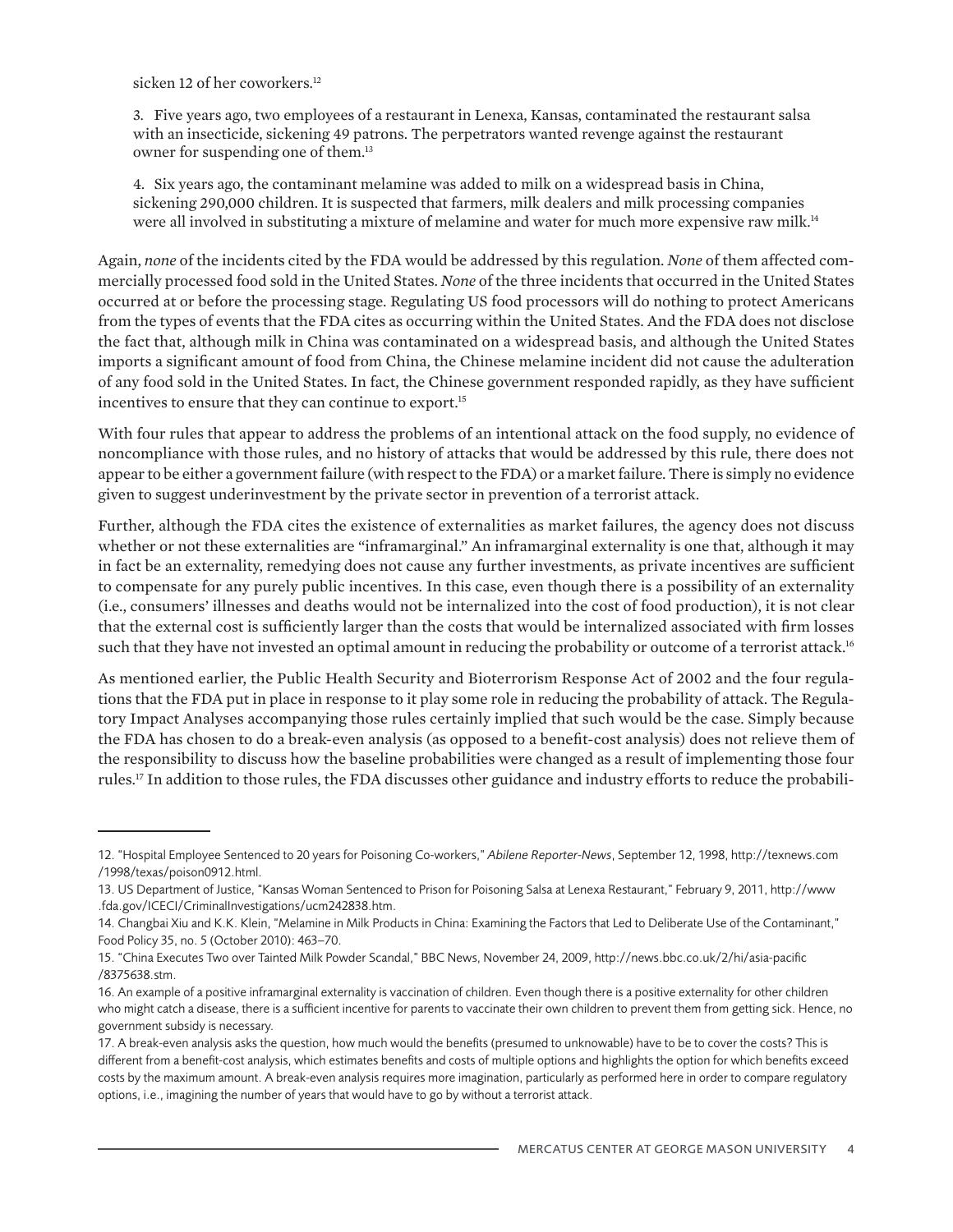ties of food-related terrorism.18 If the FDA feels as though it has been unable to enforce their regulations or that industry is willfully ignoring guidance (including its own), it should state that such is the case. Alternatively, the FDA should acknowledge that the regulations and industry guidance work, assess their effectiveness, and let that effectiveness drive this regulation (minimizing the costs if Congress does not alter the law).

# PRELIMINARY REGULATORY IMPACT ANALYSIS DOCUMENTATION

The FDA has failed to show in the PRIA precisely which industry categories (NAICS or, as the FDA uses, the older SIC codes) will be affected by this rule, although in the past the FDA has produced tables showing this. Such tables are conspicuously absent in this analysis. Given that the FDA produced an analysis of a regulation covering the food-processing sector using the Dun & Bradstreet database, it is clear that the FDA has the ability to do this. This analysis only says that there are 14,260 food facilities affected (99,800 food-processing facilities less farms, retailers, warehouses and firms with less than \$10 million of annual revenue).<sup>19</sup> That leaves a number of questions: what types of foods are covered, how many facilities are exempted by the \$10 million cut-off, and how many firms will not have actionable steps? A more transparent analysis with this information would allow commenters to make important determinations about who should and should not be covered.

The Analysis of Uncertainty section provides a very clear illustration of problems with documentation and transparency.20 The FDA notes that, because the rest of the analysis uses and presents only point estimates, it doesn't make clear the significant amount of uncertainty in the estimates. The FDA then tells us that it did a Monte Carlo analysis for the rule, where "many parameters are defined as probability distributions." What are the "many parameters" that the FDA chose to define as probability distributions? Which probability distributions did the FDA choose for the parameters? There are infinitely many to choose from. The FDA only tells us the 5th and 95th percentile of the outcome of the Monte Carlo analysis. This may satisfy the Circular A-4 for analysis, but it is not helpful to stakeholders.

The FDA does not tell us how many of these facilities will be defined as small businesses (fewer than 500 employees); it only tells us how many *firms* (not facilities) will be classified as small businesses.<sup>21</sup> In fact, given that the FDA has concluded that large, brand-name firms are most likely to be the targets of terrorist attacks, it's not clear why any small or very small firms are included in this rule.

With better documentation, stakeholders will have a better idea of who is covered and who is not. This information can help FDA decision-makers as well as stakeholders to more carefully target this regulation to the most vulnerable firms (those who are high-value targets and who have not instituted sufficient controls).

## BETTER REGULATORY ALTERNATIVE

Given that the FDA is mandated in Section 106(B) of FSMA to "consider the best available understanding of uncertainties, risks, costs, and benefits associated with guarding against intentional adulteration of food at vulnerable points," the FDA should gather more data about current practices and find the regulatory option that maximizes the difference between the likely benefits (reduced risk) and costs of this rule, primarily to determine when a facility may be a "qualified (exempt) facility and which industries groups are the most likely targets."22

The FDA repeatedly states in the preamble that "the goal of terrorist organizations is to maximize public health harm and, to a lesser extent, economic disruption. We have tentatively concluded that such goals are likely to drive

<sup>18.</sup> FDA, Proposed Rule, 78022–23.

<sup>19.</sup> FDA, Preliminary Regulatory Impact Analysis, 10.

<sup>20.</sup> FDA, Preliminary Regulatory Impact Analysis, 25–26.

<sup>21.</sup> FDA, Preliminary Regulatory Impact Analysis, 34.

<sup>22.</sup> FDA Food Safety Modernization Act of 2011, Pub. L. No. 111-353, 124 Stat. 3885 (January 4, 2011), 106 B., http://www.gpo.gov/fdsys/pkg /PLAW-111publ353/pdf/PLAW-111publ353.pdf.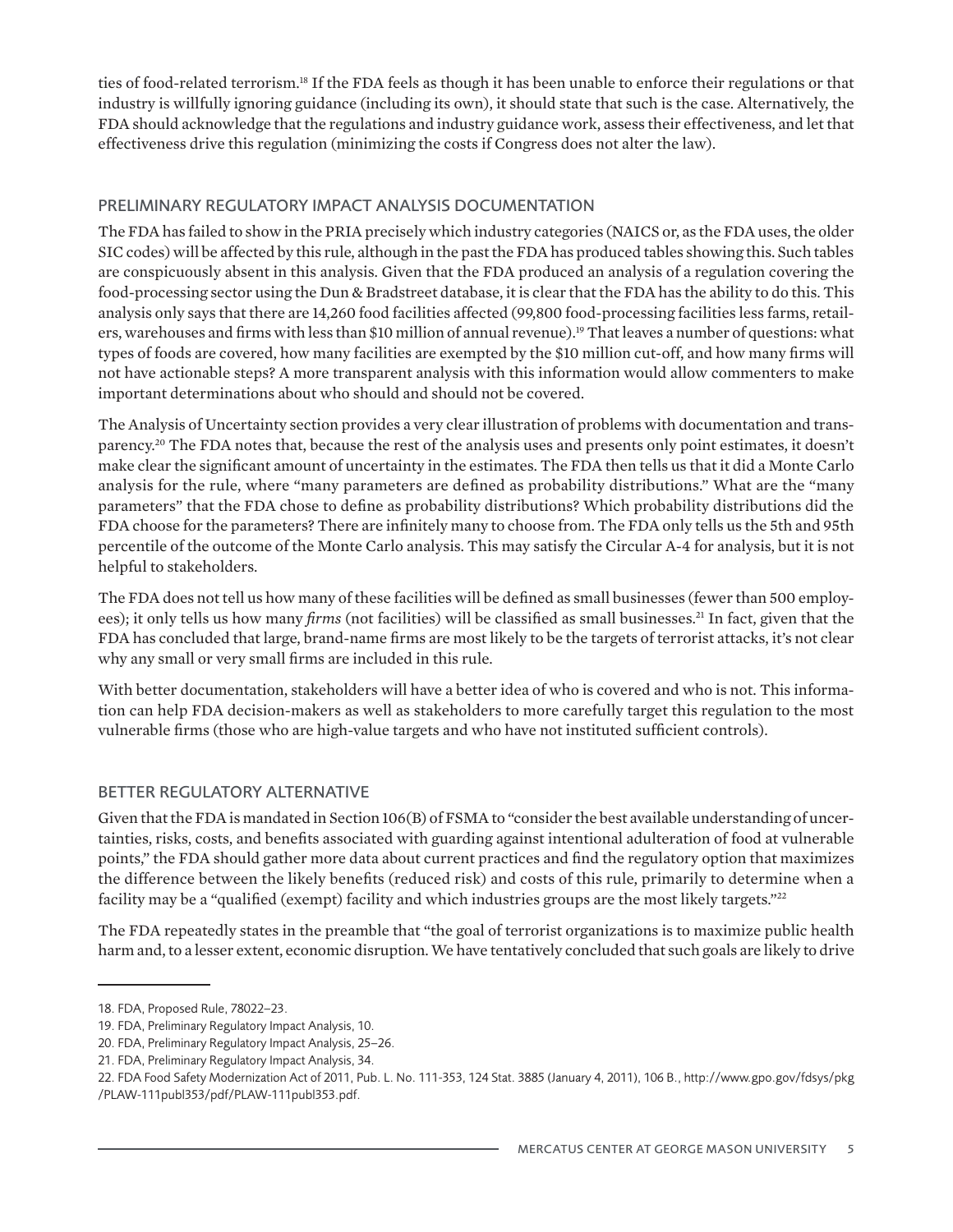terrorist organizations to target the product of relatively large facilities, especially those for which the brand is nationally or internationally recognizable."23 According to the Department of Homeland Security (DHS), "The goals of terrorists are to attract attention, disrupt the economy, create fear, and disrupt the social fabric."24 While an attack on the food supply may fit some of these goals, it doesn't seem to work as well as, for example, explosions, particularly for packaged food. If contaminated products sit on shelves in warehouses, stores, or consumer pantries, the contamination is likely to be discovered before perhaps the bulk of a product batch is consumed.

The FDA should use this information to narrow the scope of the regulation while still helping to decrease the probability of an attack on the food supply. In addition to excluding farms, retailers, warehouses, and facilities that are part of firms with annual sales in excess of \$10 million, the FDA could exclude facilities that only produce shelf-stable products. The potential benefits of such a rule would be almost identical to the proposed rule at much lower cost. This will be discussed in more detail later.

The following table is reproduced from a recent FDA analysis.25 It provides Dun & Bradstreet data for processed food facilities without regard to the total sales of parent firms. (No facility is excluded because it has sales in excess of \$10 million or any other amount.)

<sup>23.</sup> FDA, Proposed Rule, 78034.

<sup>24.</sup> Department of Homeland Security, Integrated Rapid Visual Screening of Tunnels, March 2011, ii, http://www.dhs.gov/xlibrary/assets/st -integrated-rapid-visual-screening-tunnels.pdf.

<sup>25.</sup> FDA, PRIA, "Table 7- Number of FDA-Regulated Domestic Food Facilities Subject to this Proposed Rulemaking Partitioned by 4 Digit SIC Code," 50–51, http://www.fda.gov/downloads/Food/FoodSafety/FSMA/UCM334117.pdf.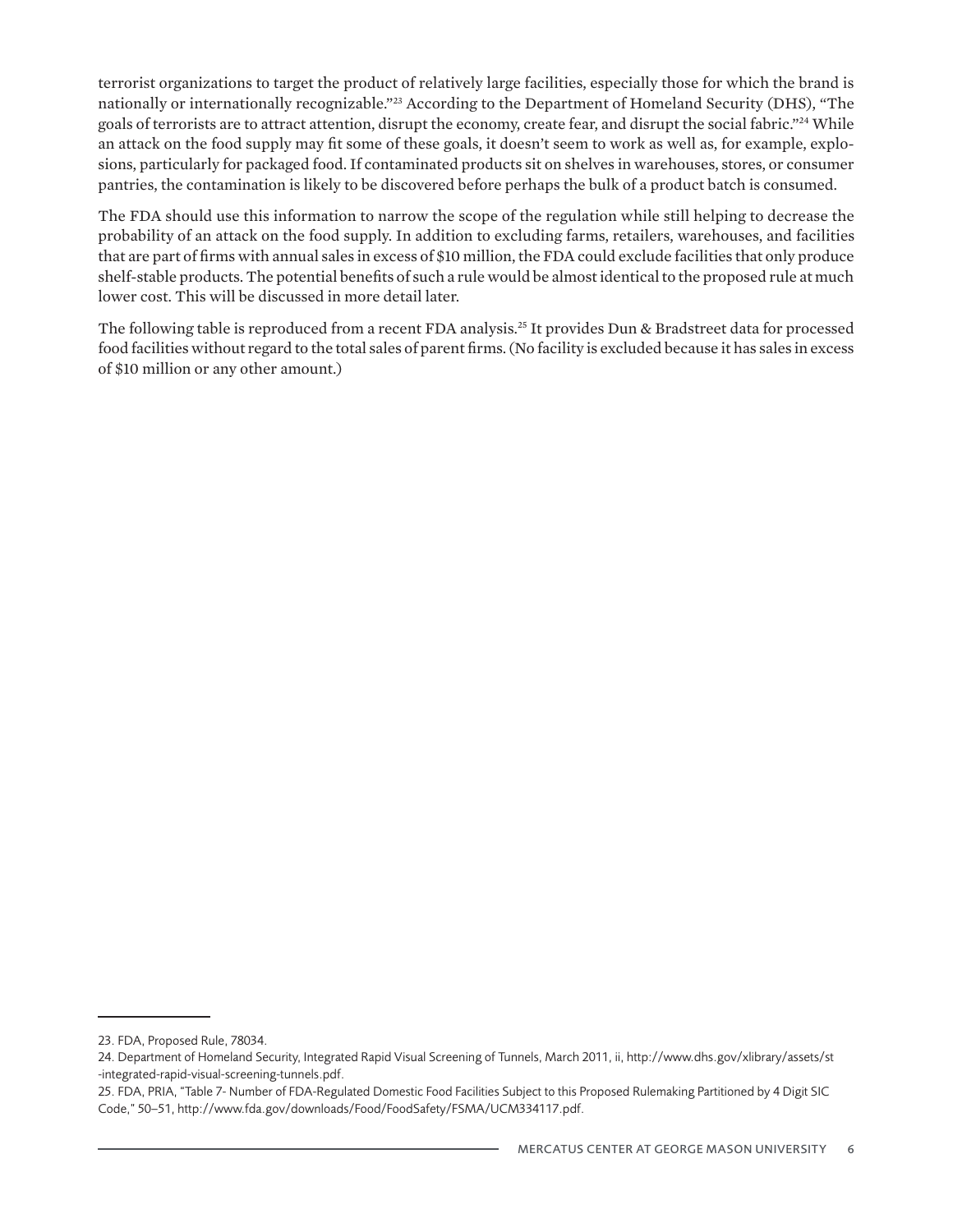Number of FDA-Regulated Domestic Food Facilities Subject to the FDA-Proposed Preventive Controls Rule for Processed Foods, Partitioned by 4-Digit SIC Code

| SIC  | <b>SIC Description</b>                             | <20 employees | 20-99 employees | 100-499 employees | 500+ employees      | Total |
|------|----------------------------------------------------|---------------|-----------------|-------------------|---------------------|-------|
| 723  | Crop preparation                                   | 3453          | 650             | 210               | 18                  | 4331  |
| 2015 | Small game processing                              | 98            | 13              | 6                 | 3                   | 122   |
| 2021 | <b>Butter</b>                                      | 139           | 36              | 12                | $\mathsf{O}\xspace$ | 187   |
| 2022 | Cheese                                             | 842           | 350             | 146               | 11                  | 1349  |
| 2023 | Milk, condensed & evaporated                       | 436           | 138             | 51                | 9                   | 634   |
| 2024 | Ice cream                                          | 3251          | 271             | 97                | 8                   | 3627  |
| 2026 | Milk                                               | 975           | 365             | 287               | 18                  | 1645  |
| 2032 | Canned specialties                                 | 1365          | 198             | 68                | 23                  | 1654  |
| 2033 | Canned fruits, vegetables & preserves              | 1306          | 322             | 183               | 24                  | 1835  |
| 2034 | Dried fruits, vegetables & soup                    | 594           | 106             | 59                | 5                   | 764   |
| 2035 | Pickled fruits, vegetables, sauces & dressings     | 1357          | 186             | 85                | 6                   | 1634  |
| 2037 | Frozen fruits, vegetables & juices                 | 384           | 124             | 91                | 22                  | 621   |
| 2038 | Frozen specialties                                 | 1118          | 343             | 173               | 26                  | 1660  |
| 2041 | Flour, grain milling                               | 886           | 295             | 77                | $\mathbf{1}$        | 1259  |
| 2043 | Cereal breakfast foods                             | 321           | 69              | 46                | 8                   | 444   |
| 2044 | Rice milling                                       | 222           | 62              | 27                | $\mathbf{1}$        | 312   |
| 2045 | Flour, blended & prepared                          | 325           | 92              | 38                | 0                   | 455   |
| 2046 | Wet corn milling                                   | 288           | 46              | 24                | 8                   | 366   |
| 2051 | Bread, bakery products except cookies & crackers   | 9462          | 1215            | 540               | 45                  | 11262 |
| 2052 | Cookies & crackers                                 | 2118          | 253             | 131               | 32                  | 2534  |
| 2053 | Frozen bakery products                             | 266           | 66              | 56                | 10                  | 398   |
| 2061 | Sugar, cane                                        | 73            | 24              | 14                | 2                   | 113   |
| 2062 | Sugar, cane refining                               | 126           | 15              | 14                | 4                   | 159   |
| 2063 | Sugar, beet                                        | 98            | 19              | 25                | 5                   | 147   |
| 2064 | Candy & confectionery<br>Products                  | 3780          | 292             | 125               | 21                  | 4218  |
| 2066 | Chocolate & cocoa products                         | 1129          | 90              | 40                | 8                   | 1267  |
| 2067 | Chewing gum                                        | 61            | 4               | 15                | 5                   | 85    |
| 2068 | Salted & roasted nuts & seeds                      | 242           | 79              | 28                | 5                   | 354   |
| 2074 | Cottonseed oil mills                               | 82            | 25              | $\overline{7}$    | 0                   | 114   |
| 2075 | Soybean oil mills                                  | 192           | 82              | 22                | 3                   | 299   |
| 2076 | Vegetable oil mills                                | 134           | 22              | 6                 | $\mathbf 0$         | 162   |
| 2077 | Animal, marine fats & oils (marine only)           | 659           | 134             | 66                | 3                   | 862   |
| 2086 | Soft drinks                                        | 5207          | 1228            | 522               | 51                  | 7008  |
| 2087 | Flavoring extracts & syrups                        | 1125          | 250             | 60                | 3                   | 1438  |
| 2095 | Coffee                                             | 1056          | 136             | 49                | $\mathbf{1}$        | 1242  |
| 2096 | Potato chips & similar products                    | 852           | 244             | 94                | 24                  | 1214  |
| 2097 | Ice                                                | 1278          | 175             | $\mathbf{1}$      | $\mathsf{O}\xspace$ | 1454  |
| 2098 | Macaroni, spaghetti & noodles                      | 766           | 83              | 39                | $\overline{4}$      | 892   |
| 2099 | Food preparations, NEC                             | 7921          | 1207            | 380               | 31                  | 9539  |
| 2869 | Industrial organic chemicals, NEC (food additives) | 219           | 80              | 34                | 3                   | 336   |
| 4221 | Farm product warehousing &<br>Storage              | 3319          | 178             | 23                | 1                   | 3521  |
| 4222 | Refrigerated warehousing &<br>Storage              | 3577          | 702             | 134               | 14                  | 4427  |
| 5148 | Fresh-cut Fruits & Vegetables                      | 323           | 34              | 5                 | $\mathbf 0$         | 362   |
| 5148 | Fresh fruits & vegetables wholesale                | 19050         | 1980            | 301               | 9                   | 21340 |
|      | Total                                              | 80475         | 12283           | 4411              | 477                 | 97646 |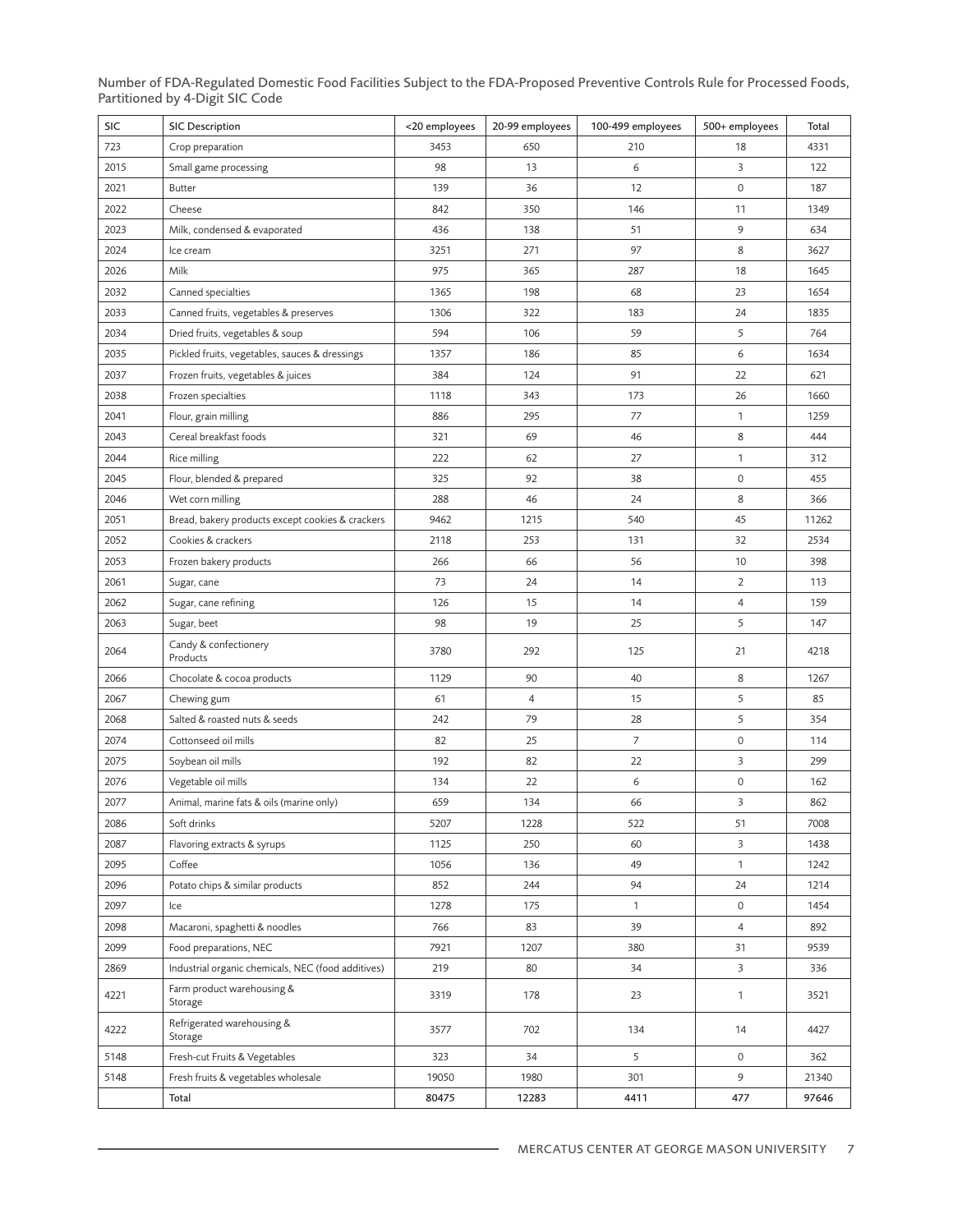In the "Costs of the Proposed Rule," the FDA estimates that there are 99,800 facilities that the proposed rule would cover.26 It finds that of those, 14,260 food-production facilities with more than \$10 million in annual sales will have actionable steps. Those 14,260 food-production facilities appear to be governed by 4,624 firms (there are another 47,416 firms with less than \$10 million in sales who have to do less).<sup>27</sup>

Comparing that table to the information in the PRIA, it appears that the broader coverage of the intentional contamination rule (e.g., covering seafood and juice products) in comparison to the processed-food preventive-controls proposed rule increases the number of facilities potentially affected from 97,600 to 99,800.28 Using the data in the table, it appears that excluding farms, retailers, and warehouses reduces the number of facilities covered from 97,646 to 64,027 (removing SICs 723, 4221, 4222, and 5148 fresh fruit & vegetable wholesale)—or a reduction of about 34 percent. Applying that reduction to the total facility number that the FDA claims for the intentional contamination rule (99,800) implies that, before reducing the number of facilities covered for the \$10 million very small business cut off, the number of facilities covered without regard to sales is about 65,900. That implies that the \$10 million very small business cutoff reduces the number of facilities (with actionable steps) by about 78 percent (from 65,900 to 14,260). Without access to the Dun & Bradstreet database, we can use this information to estimate how covering a narrower set of SICs could further reduce the costs of a modified version of this rule.

We have added the shading on some SICs to highlight those categories of facilities that make products that are not shelf-stable (i.e., would be consumed quickly). Frozen products may or may not fall into this category. The highlighted products are the products that are most likely to suit the needs of people who would intentionally contaminate the food supply because a great deal more of the product might be consumed before the illnesses became apparent. That is, they appear to satisfy the goals of terrorists as expressed by the DHS "to attract attention, disrupt the economy, create fear, and disrupt the social fabric."29 Adding up the number of facilities in the shaded SICs (and excluding more SICs than the FDA-proposed rule), a rule that only applied to products that were not shelf-stable would cover only about 15,900 facilities. If setting the very small business cutoff at \$10 million has the same effect on the number of facilities covered by our alternative version of the rule as it has on the FDA version of the proposed rule, then a rule that only focused on processors of food that was not shelf-stable would affect only about 3,500 facilities (15,900 x .22). Reducing the number of facilities by that much would reduce the cost of the rule by about 75 percent  $(1 - (3,500 / 14,260))$  to about \$92 million annually (\$367 million x .25). This targeting will be discussed later on in the section covering benefits of the rule.

In addition, the FDA has noted that terrorists are likely to go after large, branded firms.<sup>30</sup> A \$10 million food firm is an extremely small firm. In table 6 of the PRIA, the FDA shows that raising the dollar value for a covered facility to \$50 million would reduce the number of facilities covered by 36 percent but only reduce the coverage by 6 percent. According to the FDA's analysis, this would save \$62 million. That also would exclude firms that do not seem like high-value targets.

In addition, the FDA notes that there are options to *increase* the coverage and costs of this rule. The FDA suggests in one option that it could require testing to guard against economically motivated adulteration requirements.<sup>31</sup> The logic associated with such a requirement appears to be: (1) manufacturers intentionally add in adulterants; (2) the FDA requires them to test for added adulterants; (3) manufacturers discover that they have intentionally added in an adulterant and stop production. Or not.

Finally, the FDA must keep in mind that no regulation will prevent one type of harm from "intentional contami-

<sup>26.</sup> Economics Staff, Office of Regulatory Policy and Social Sciences, Center for Food Safety and Applied Nutrition, *Focused Mitigation Strategies to Protect Food against Intentional Adulteration*, "Preliminary Regulatory Impact Analysis, Preliminary Regulatory Flexibility Analysis, Preliminary Unfunded Mandates Reform Act Analysis, and Preliminary Paperwork Reduction Act Analysis," Docket No. FDA-2013-N-142, 9–10, http://www.fda.gov/downloads/Food/GuidanceRegulation/FSMA/UCM378630.pdf.

<sup>27.</sup> Center for Food Safety and Applied Nutrition, "Preliminary Regulatory Impact Analysis," 10.

<sup>28.</sup> FDA, Proposed Rule, 78017 does not list seafood or juice producers as exempt.

<sup>29.</sup> Department of Homeland Security, Integrated Rapid Visual Screening of Tunnels, ii.

<sup>30.</sup> FDA, Proposed Rule, 78034.

<sup>31.</sup> FDA, Preliminary Regulatory Impact Analysis, 32.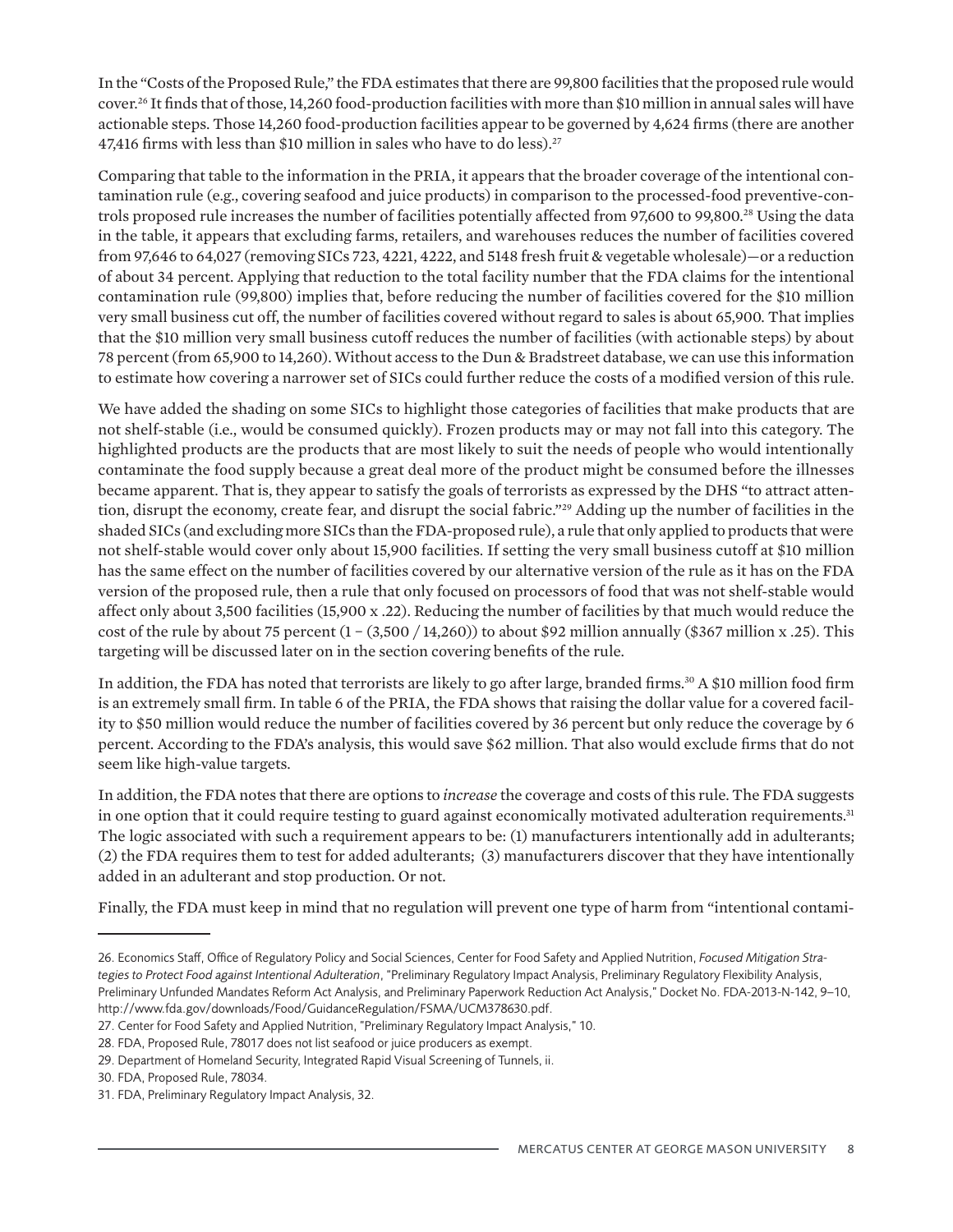nation events": false threats. Without any access whatsoever to any food facility, perpetrators could cause major recalls (which the FDA estimates to cost \$200 million),<sup>32</sup> erode public confidence in government oversight of the food supply, and adversely affect the image and reputation of US food processors in export markets. Terrorists could enhance the impact of an attack by coordinating a diffuse attack at the retail level with misinformation that the food vehicle was a processed food, along with a claim of responsibility. The proposed rule does not, and likely cannot, address this issue.

#### PRELIMINARY REGULATORY COSTS SECTION

First, the FDA is to be congratulated for including administrative costs. Not all agencies do. However, some cost estimates, while important to include, are suspect. For example, the FDA estimates that the average cost of a vulnerability assessment is \$4,800 per facility.<sup>33</sup> Rather than calculate this by the average number of hours the FDA imagines it would take, it could look at actual estimates. For example, the GAO estimated that for large wastewater facilities the costs of a vulnerability assessment were between \$1,000 and \$175,000 or a mean of about \$80,000.34 There may be some differences between wastewater plants and food facilities, but it seems like the FDA should account for why its estimate appears to be so low.

The FDA also annualizes its costs, including ones that are not for equipment. This practice hides the true first-year costs of this rule. If the FDA wants to annualize costs (a practice allowed by OMB), it ought to also discuss total first-year costs and recurring costs so that decision-makers can have a full appreciation for how large this rule is.

The FDA mentions that the average adoption rate for facilities with 100 or more employees of complying with the RTI model is 70 percent.35 There is no footnote; is this an assumption or is it data? It appears to conflict with statements in the preamble about the "paucity of the data on the extent to which facilities have already implemented programs to mitigate this risk."36

The FDA received some very specific comments on the costs of HACCP for Human food, unintentional contamination. Those costs, submitted by industry, showed that the costs of HACCP were considerably higher (perhaps twentyfold) than FDA estimates. The FDA should incorporate those comments into this rule as well. If it does so, the costs may be shown to be considerably higher than what is estimated here.

Finally, the FDA says it is "unable to estimate the costs of reducing the staging time of ingredients."<sup>37</sup> This may be an enormous cost and have implications for the total costs, and the FDA should estimate this before going forward with this rule.

## PRELIMINARY REGULATORY IMPACT ANALYSIS BENEFITS SECTION

The FDA assumes that the benefits of this rule are reducing both the probability of an attack in the first place and, if an attack is launched, the probability of that attack's success in harming people. It admits it has no idea what the reductions in either probability might be.38 This leads the FDA to the idea of presenting a break-even analysis that would suggest how many attacks over time it would have to disrupt to cover the costs. Note that this does not envision a decision that would not only have benefits equal to costs but that would ensure that the option chosen

<sup>32.</sup> FDA, Preliminary Regulatory Impact Analysis, 23.

<sup>33.</sup> FDA, Preliminary Regulatory Impact Analysis, 31.

<sup>34.</sup> US Government Accountability Office, "Securing Wastewater Facilities: Costs of Vulnerability Assessments, Risk Management Plans, and Alternative Disinfection Methods Vary Widely," GAO-07-480: Published: Mar 30, 2007, Publicly Released: Apr 30, 2007, http://www.gao.gov /products/GAO-07-480.

<sup>35.</sup> FDA, Preliminary Regulatory Impact Analysis, 14–15. On page 15 it says, "We estimate that about 70 percent of facilities already employ this mitigation strategy . . . "

<sup>36.</sup> FDA, Proposed Rule, 78025.

<sup>37.</sup> FDA, Preliminary Regulatory Impact Analysis, 15.

<sup>38.</sup> FDA, Preliminary Regulatory Impact Analysis, 22.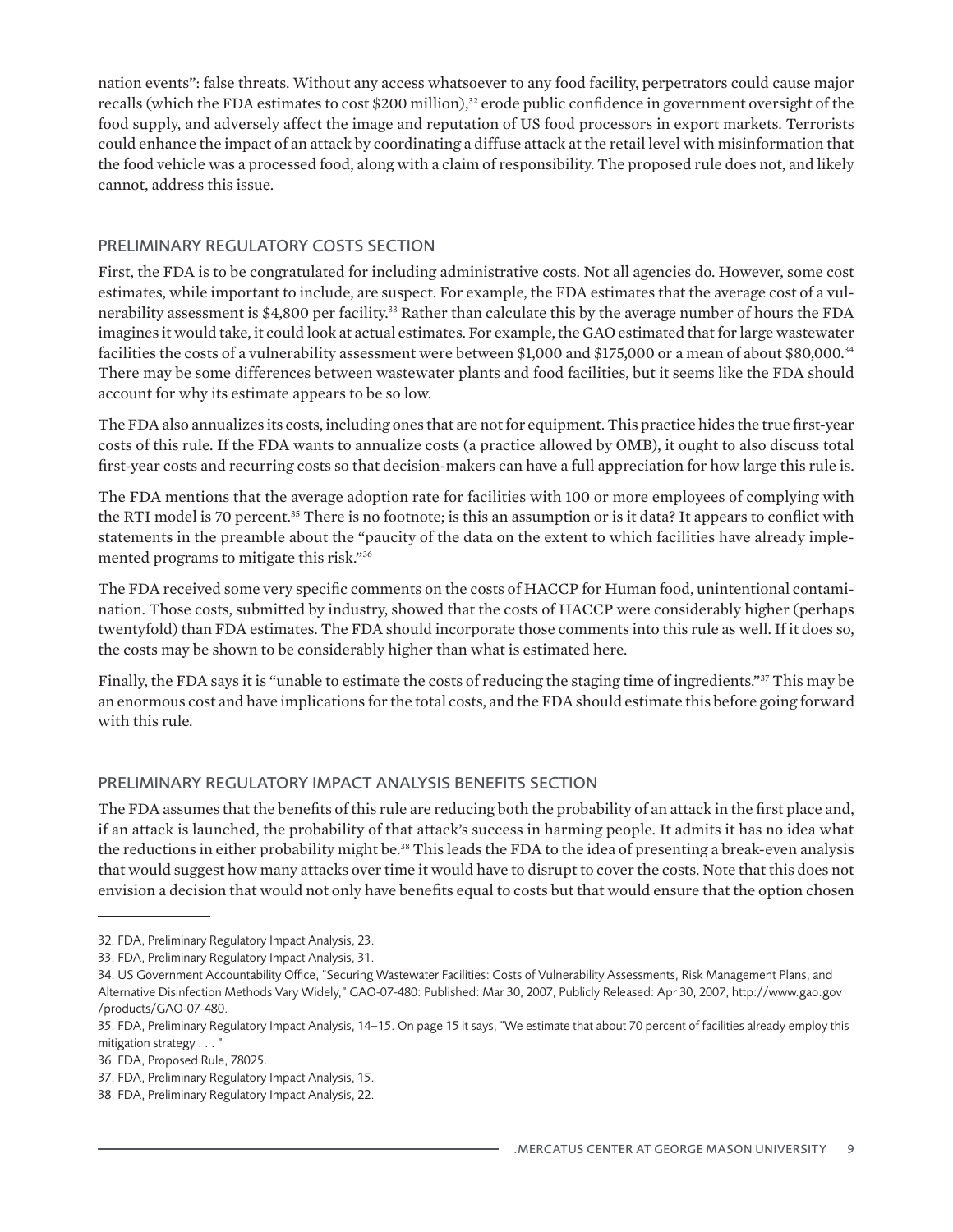maximizes the total benefits less the costs (net benefits). In that latter scenario, one has to look at different requirements (marginal) of the regulation to see which ones are worthwhile, that is, which requirements (like coverage and required activities) have benefits exceeding costs.

There are several hidden assumptions in the benefits calculated for the scenarios (especially scenarios 2 and 3):

1. The FDA assumes it is only a matter of time before serious attacks happen on the food supply, even though they have never happened before. This appears to be based on some intelligence that such attacks have been contemplated.

2. Particularly for finding the probability of launching such an attack, the FDA assumes terrorists would know about these rules and not attack the US food supply. Alternatively, if they did, food companies would catch them in the act or detect contaminated food faster. This rule is assumed to ensure that 50 percent of the attacks will not cause an attack somewhere else.<sup>39</sup>

3. The consequences of an attack without this regulation are huge (particularly for scenario 3).

We examine each of assumptions below:

#### Assumption 1

With respect to the first assumption, this appears to be a possibility at this point with no one having any idea what the likelihood actually is. Given that we still have 48 million unintended illnesses from contaminated food, is it wise to deflect many resources away from solving that problem?

#### Assumption 2

With regard to the efficacy of these regulations, the FDA assumes that terrorists who are thwarted by these rules will only attack other targets 50 percent of the time. This is based on the mean of a uniform distribution (which is a distribution chosen when one knows absolutely anything whatsoever about the issue). That makes this assumption more or less nonsense. The agency has no basis whatsoever to say that people who have enough resources, skill, and motivation to intentionally contaminate the food supply to the extent that it causes a major foodborne outbreak but who are thwarted by the regulation will simply give up using their considerable resources and skills and deny their malevolent intentions at least on average 50 percent of the time. Especially for Scenario 3, it strains credulity to suggest that a group with the resources, skills, and depth of motive to gather enough of a biological or chemical agent sufficient to kill 5,000 people and cause 100,000 other serious illnesses will only use those resources (including the chemical or biological agent) and skills to pursue their motives by some other opportunity half the time. Furthermore, the FDA simply has no idea if any of these requirements will dissuade terrorists or help to discover if a terrorist attack has occurred, particularly more than current efforts.

#### Assumption 3

Two papers speak to the consequences of the attack. One reference used by the FDA is Stinson.<sup>40</sup> This paper uses "hypothetical data" that imagines what would happen if the baseline growth of GDP drops from 4 percent to 2.5 percent. It is hypothetical, there is no basis for it, and it is not peer-reviewed. This should be dismissed out of hand.

A second citation is from Wein et al.<sup>41</sup> This paper models distributing botulinum toxin into fluid milk or any other product with a "bow-tied" supply chain, that is, one with a central point at which the product could be con-

<sup>39.</sup> FDA, Preliminary Regulatory Impact Analysis, 24.

<sup>40.</sup> Thomas Stinson, "The National Economic Impacts of a Food Terrorism Event: Preliminary Estimates," *Proceedings of The Institute of Food Technologists' First Annual Food Protection & Defence Research Conference* (Atlanta, GA, November 3–4, 2005), http://www.ift.org/~/media /Knowledge%20Center/Science%20Reports/Conference%20Papers/3Stinson.pdf.

<sup>41.</sup> Lawrence M. Wein and Yifan Liu, "Analyzing a Bioterror Attack on the Food Supply: The case of Botulinum Toxin in Milk," *Proceedings of the National Academy of Sciences* 102, no. 28 (2005): 9984–89, doi: 10.1073/pnas.0408526102.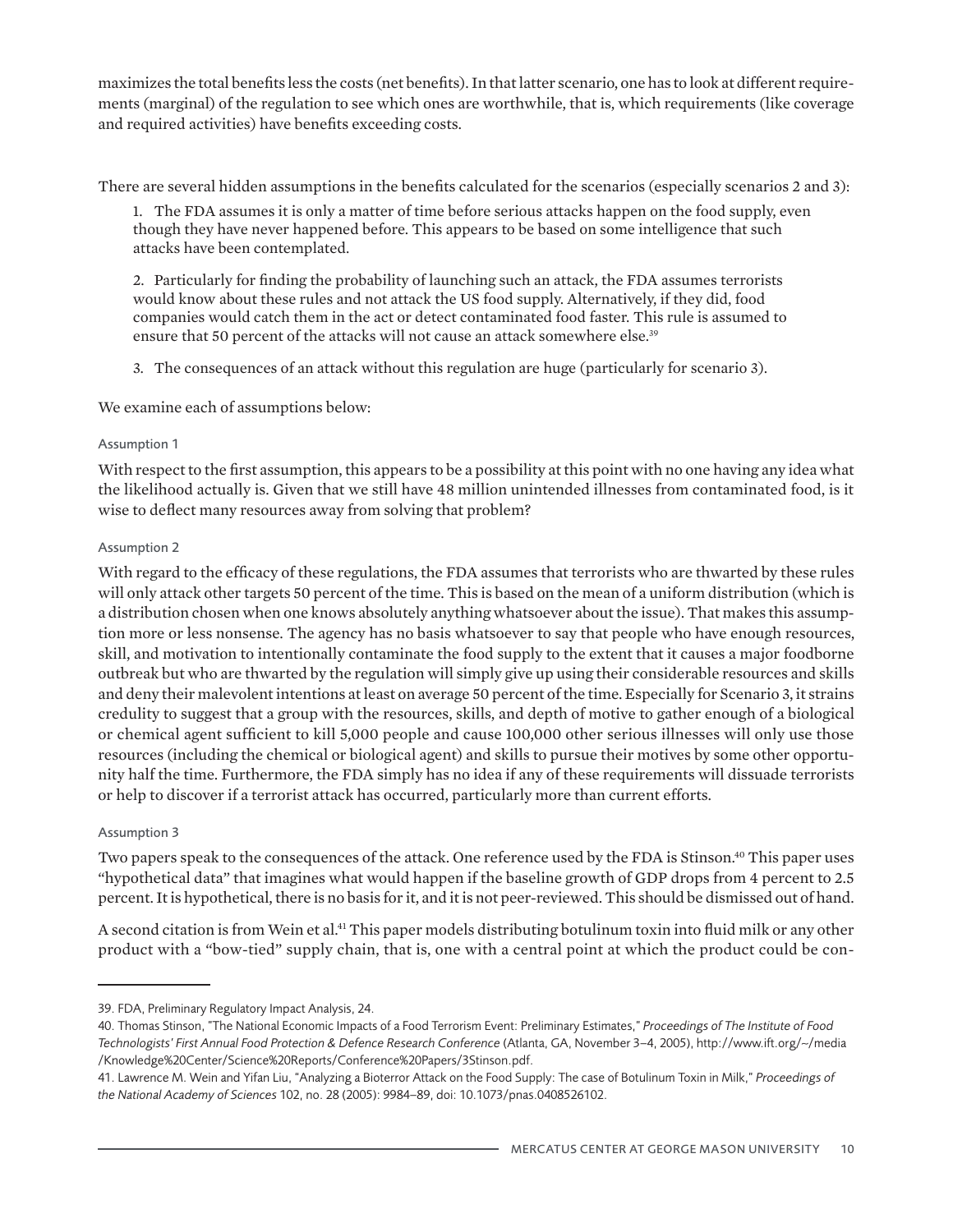taminated. The toxin is introduced into the supply chain and then is mixed at the choke point in the distribution chain. The toxin is assumed to be periodically released at the choke point as well. In their model, they show a large number of people poisoned, perhaps half a million. This paper was published in 2005 and is no doubt well known by the FDA, the DHS and fluid food producers. Nevertheless, the FDA notes that it would only have to stop an attack once every 200–730 years to cover the costs of this rule. That may be true for specific types of food products that are perishable (like milk) and have bow-tied supply chains, but not necessarily for other products with more diffuse supply chains. Again, this suggests this rule should be targeted much more carefully on the most likely targets where terrorists could achieve their ends. And targeting should include knowing the baseline: what are these firms doing now?

The preliminary regulatory analysis uses a break-even approach to address the question of whether the benefits of the rule justify the costs because the FDA claims that it has no information about the rule's effectiveness at preventing intentional contamination or about the likelihood that an attack will be attempted in a one-year period. The FDA describes three attack scenarios:

Scenario 1 attacks are those that resemble previous acts of intentional adulteration in the United States. There have been several documented cases of intentional adulteration of food for reasons other than profit in the United States, although these attacks were acts of disgruntled employees rather than acts of terrorism. All of these incidents occurred at the retail level, and none of them resulted in fatalities or widespread illness. Scenario 2 attacks are those that resemble past cases of major outbreaks of foodborne illness in the United States. A successful introduction of a contaminant at an actionable process step would cause, at minimum, a Scenario 2 attack. Scenario 3 attacks are those that could be caused by skilled terrorists with advanced knowledge of contaminants and the food supply, and the intention to kill as many people as possible. Such an attack would cause tens or hundreds of thousands of illness cases, and potentially thousands of deaths.<sup>42</sup>

In fact, the FDA does have information about the effectiveness of the rule at preventing Scenario 1 attacks. "There have been several documented attacks on the US food supply, although none of them occurred at an actionable process step in a covered facility. . . . the proposed rule is not intended to cover such attacks."43 In other words, the effectiveness of the rule at preventing Scenario 1 attacks is zero percent. The three documented attacks on the US food supply (contamination of salad bars and salsa at restaurants and contamination of treats served in a workplace break room) all occurred far beyond the reach of manufacturing facilities covered in this regulation.

Given that there have been so few Scenario 1 attacks over the years, i.e., three of them, the idea that any rule or training will prevent a lot more is just a fantasy. One might also argue that, given that there have been no Scenario 2 attacks in the last 30 years, they also don't provide justification for the rule. That leaves Scenario 3.

The FDA could reduce the costs of this rule by over \$100 million if it focused this regulation primarily on larger firms and only on firms that are likely targets of a Scenario-3-type attack.

## **CONCLUSION**

Unfortunately, this regulation responds to a law that may have addressed a nonproblem. Neither Congress nor the FDA knows what actual practices are in place to minimize the risk and outcome of potential terrorist attacks. At this point, the only thing we know is that there has not been a relevant attack that this rule would address. The FDA should, if allowed by Congress, go back and gather the data both on current practices and on the efficacy of applying the HACCP principles to this kind of problem. If this rule is still considered to be necessary after such an exercise, then this rule should be combined with the unintentional contamination rule that also requires HACCP. Besides that, there are ways the FDA can minimize the costs of this rule by carefully targeting the rule to highvalue targets: industries that are not shelf stable, have a point in the process where large amounts of product can

<sup>42.</sup> FDA, Proposed Rule, 78021.

<sup>43.</sup> FDA, Preliminary Regulatory Impact Analysis, 22.